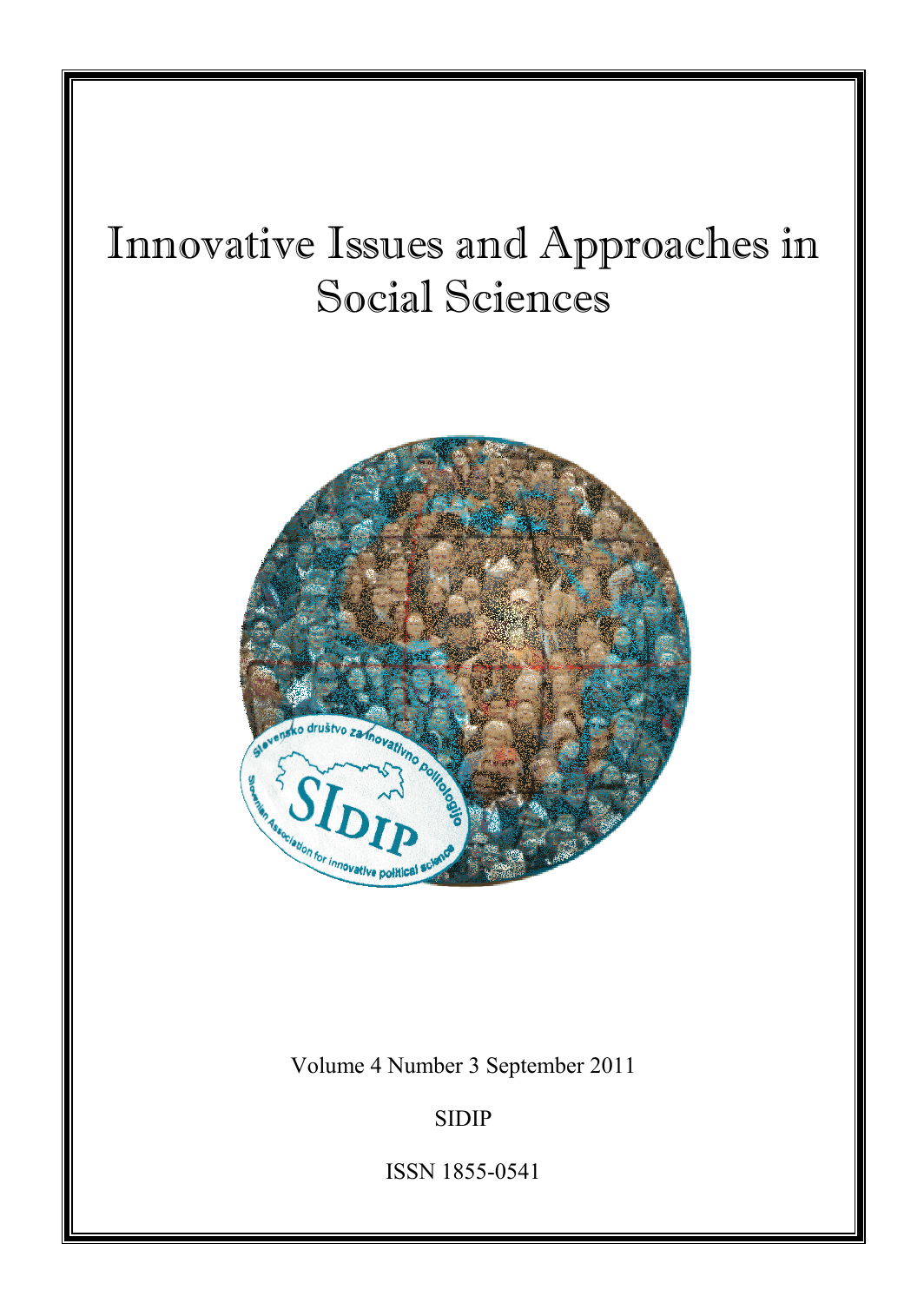## Innovative Issues and Approaches in Social Sciences (IIASS)

**Publisher:** CEOs Ltd.

#### **Editor-in-Chief and Managing Editor:** Andrej Kovačič

#### **International Editorial Board:**

| PhD. Li Bennich Bjorkman | Uppsala University                        | Edi<br>All          |
|--------------------------|-------------------------------------------|---------------------|
| Simon Delakorda          | Institute for Electronic Participation    | con                 |
| PhD. Michael Edinger     | University of Jena                        | arti                |
| Mateja Erčulj            | <b>SIDIP</b>                              | sho<br>info         |
| PhD. Bela Greskovits     | Central European University               |                     |
| MSc. Sandra Jednak       | University of Belgrade                    | Sul                 |
| M.A. Mira Jovanović      | University of Zurich                      | <b>IIAS</b><br>http |
| PhD. Karl Koth           | University of Manitoba                    | get                 |
| PhD. Jose M. Magone      | <b>Berlin School of Economics</b>         | you                 |
| PhD. Aleksandar Marković | University of Belgrade                    | Ad <sup>®</sup>     |
| Warren Master            | The Public Manager                        | lf                  |
| PhD. Piotr Sitniewski    | Bialystok School of Public Administration | coll<br>boc         |
| PhD. Ksenija Šabec       | University of Ljubljana                   | offe                |
| PhD. Inga Vinogradnaite  | Vilnius University                        | our<br>http         |
| Phd Lasha Tchantouridze  | University of Manitoba                    | que                 |
|                          |                                           | as                  |

**Secretary:**  Klementina Zapušek SIDIP

## **Editorial correspondence**

correspondence or correspondence cerning any general questions, cle submission or book reviews uld be addressed to the @iiass.si.

#### **Subscription to IIASS**

SS is available free of any charge at o://www.iiass.com but if you like to your electronic copy personally can write to iiass.sidip@gmail.com

#### **Advertising**

you would like to inform your leagues around the world on new bk or forthcoming event we can er you this possibility. Please find advertising policy at o://www.iiass.com For additional estions or inquiries you can contact on the general e-mail info@iiass.si.

**Language editor:**  Marjeta Zupan

#### **Publishing information:**

IIASS is exclusively electronic peer reviewed journal that is published three times a year (initially in January, May and September) by Vega Press and it is available free of charge at http://www.iiass.com.

#### **Scope:**

IIASS is electronic peer reviewed international journal covering all social sciences (Political science, sociology, economy, public administration, law, management, communication science, etc.). Journal is open to theoretical and empirical articles of established scientist and researchers as well as of perspective young students. All articles have to pass double blind peer review.

IIASS welcomes innovative ideas in researching established topics or articles that are trying to open new issues that are still searching for its scientific recognition.

#### **Copyrights**

IIASS is product of Vega Press. All rights concerning IIASS are reserved. Journal and Articles can be spread and cited only with information on author of article and journal. Articles published in the IIASS are the work of individual authors and do not necessary represent ideas and believes of Vega Press or Editorial board of IIASS. The responsibility for respecting copyrights in the quotations of a published article rests with the author(s). When publishing an article in IIASS, authors automatically assign copyright to the journal. However, authors retain their right to reuse the material in other publications written or edited by themselves and due to be published at least one year after initial publication in IIASS.

*Abstracting and Indexing services: COBISS, International Political Science Abstracts, CSA Worldwide Political Science Abstracts, CSA Sociological Abstracts, PAIS International.*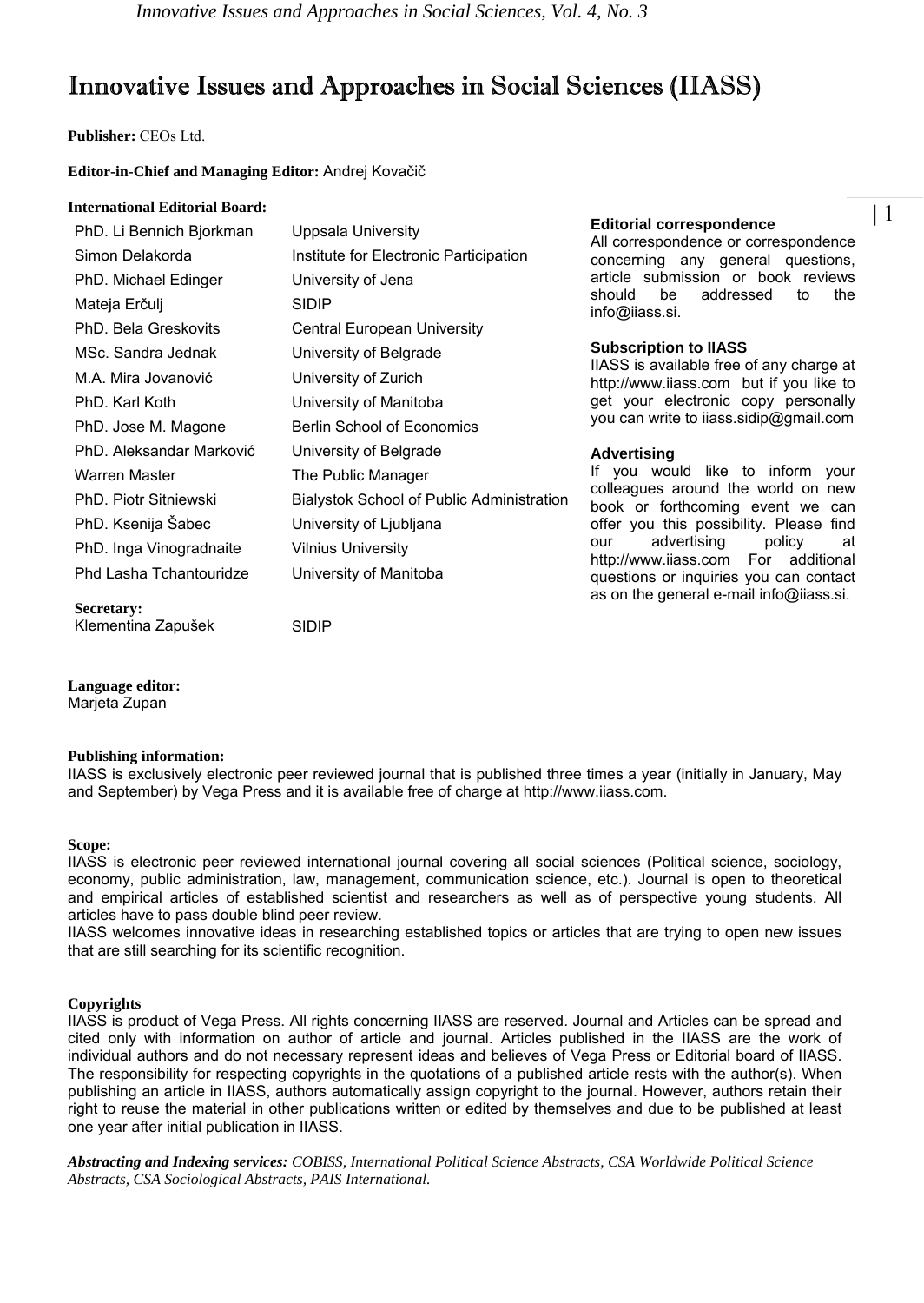## **Employment Rehabilitation Developments, Innovative Solutions and Researches in Slovenia for Persons with Disabilities**

Aleksandra Tabaj<sup>4</sup>

## **Abstract**

 $\overline{a}$ 

*The purpose of an article is to present innovative solutions in the field of employment rehabilitation in Slovenia in last five years. The basis act for this field is Slovenian Act on Employment and Rehabilitation of Persons with Disabilities (2004). All solutions described are nationally defined on the level of legislation, this is of highest importance.* 

*Several innovative solutions occurred in Slovenia in the last five years:* 

- ‐ *Assessment of disability, based on the International Classification of Functioning, Disability and Health, and its outcomes in ordinary employment, sheltered employment, supported employment and social inclusion programmes*
- ‐ *Social inclusion programmes for persons with disability who are not able to work*
- ‐ *Employment centres-sheltered employment, as new form of employment, for severely disabled persons*
- ‐ *The beginning of supported employment*
- ‐ *New model of employment rehabilitation network, combining employment rehabilitation providers and services, with standards of services*
- ‐ *Main evaluations of the system, carried through Development centre of employment rehabilitation, are presented in the text.*

M.Sc. Aleksandra Tabaj – head of Development Centre of Employment Rehabilitation at University Rehabilitation Institute Republic of Slovenia [\(Aleksandra.tabaj@ir-rs.si](mailto:Aleksandra.tabaj@ir-rs.si))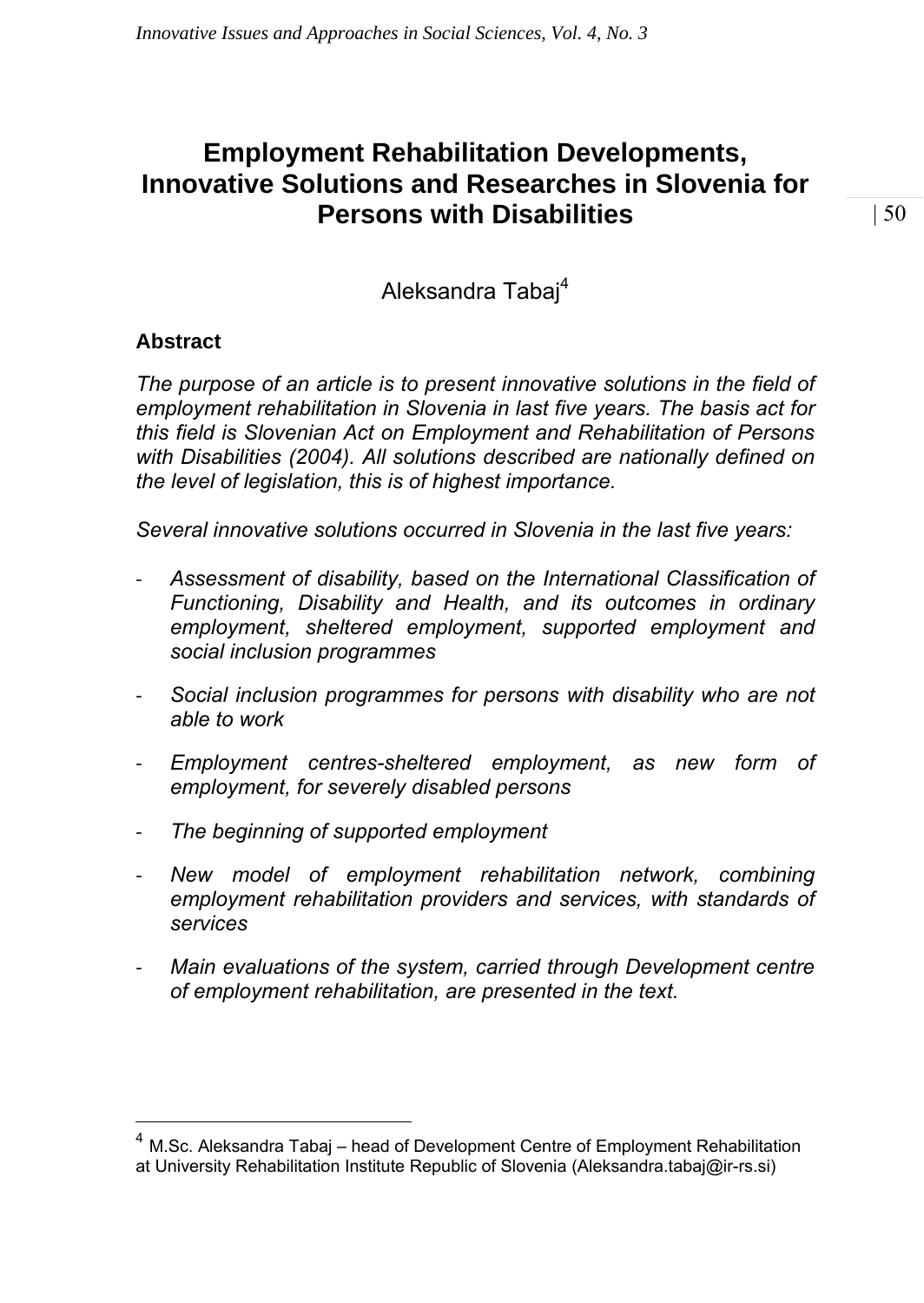## Assessment of Disability

Slovenian Act on Employment and Rehabilitation of Persons with Disabilities (Act, 2007) and its Rules on Criteria and Method for Acquiring Status of Person with Disability (Rules, 2005) provided several novelties in employment rehabilitation. Definition of disabled person and disability is based on International Classification of Functioning, Disability and Health, concerning the connection of disability and difficulties/barriers on the area of employment and linked with the right of employment rehabilitation. Five level degree of assessing disability was prepared.

Table 1: Assessment of disability

- Level 0: No disability (0-4%), nor the right of employment rehabilitation services
- Level 1: Mild disability (5-25%), no right of employment rehabilitation services
- Level 2: Moderate disability (25-49%) $\rightarrow$  status of person with disability→right to employment rehabilitation services
- ‐ Level 3: Severe disability (50-95%)→ status of person with disability→ right to employment rehabilitation services
- Level 4: Complete disability (96-100%) $\rightarrow$  status of person with disability, but no right of employment rehabilitation services

Source: Rules (2005)

In the assessment, the level of functioning, and the level of barriers/difficulties and needs is assessed with connection of employment and health status and environment factors influencing on situation of a person. Orientation description of levels is attached to the rules.

Criteria for the right of person to get employment rehabilitation services are also described, and based on five level degrees, from 0 to 4. Criteria are:

- Level of motivation
- Level of knowledge
- Work experience
- Acquired competences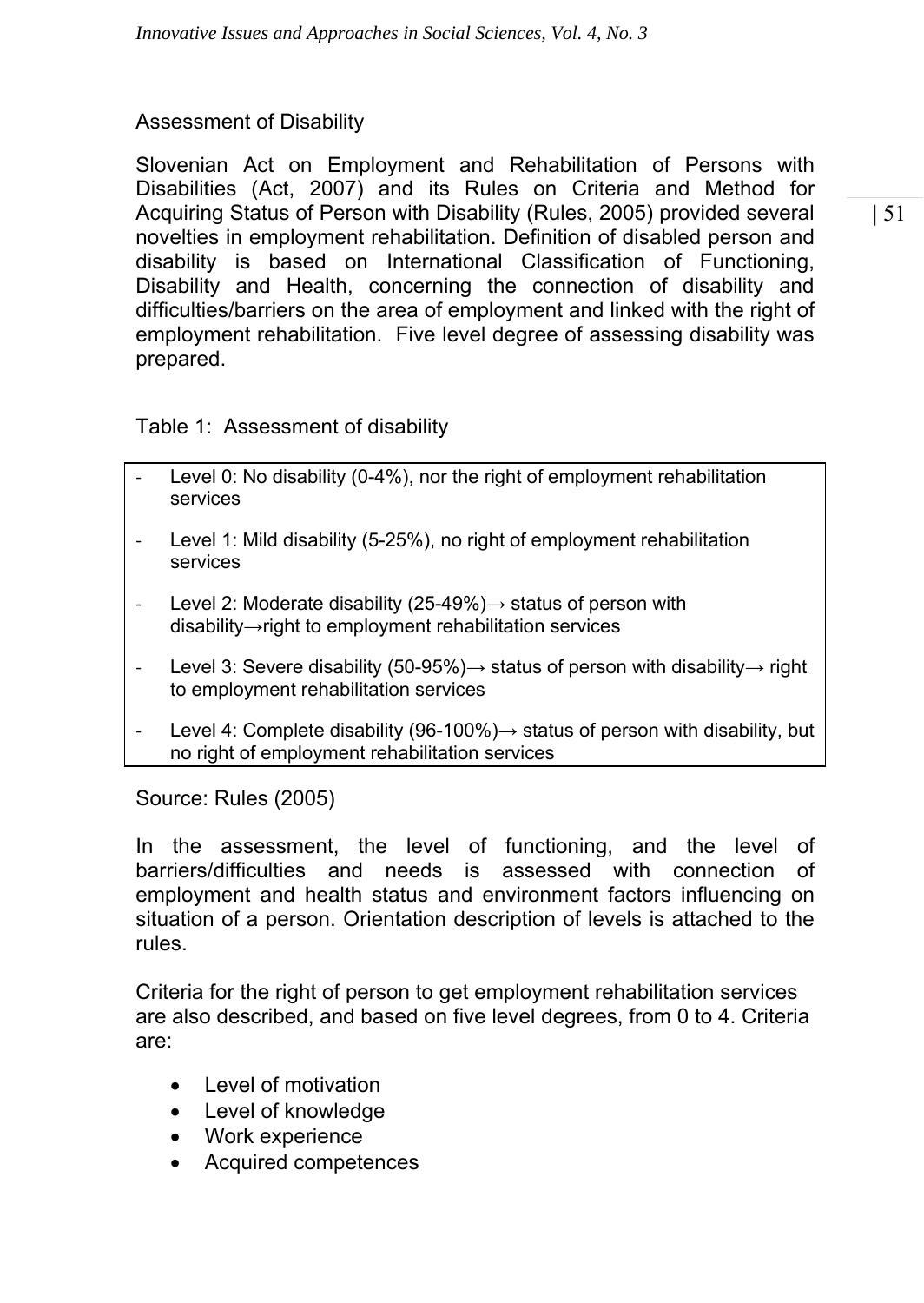- Limitations of workability
- Psychosocial needs in accepting disability
- Employment profile needs
- Level of social skills
- Social support network
- Level of searching for work
- Level of barriers –movement, communication
- Need for analyzing workplace
- Need for adaptation of workplace
- Level of independence in training and education
- Level of independence after being employed

Criteria have to result in the employment rehabilitation services. Rehabilitation committees of Employment Service of Slovenia decide on status of disabled persons and on the right to employment rehabilitation services.

Table 2: Assessments of Status of Person with Disability with Decisions on Status and Right to Employment Rehabilitation

| Rehabilitation<br>committees | Status of PwD   Status of PwD | with the right<br>of VR | Right to VR |
|------------------------------|-------------------------------|-------------------------|-------------|
| 2006                         | 110                           | 228                     | 160         |
| 2007                         | 120                           | 305                     | 181         |
| 2008                         | 105                           | 367                     | 181         |
| 2009                         | 164                           | 364                     | 192         |
| Total                        | 499                           | 1.264                   | 714         |

Source: Vidmar, J. et all: Evaluation of employment rehabilitation for 2009 (2010)

Approximately, about 500 persons were appointed yearly from 2006- 2009 to employment rehabilitation services.

Sheltered employment: Employment centres

Decision for sheltered employment is taken at the end of rehabilitation and for those persons who are assessed to be productive on the level 30-70%, so the loss of productivity is from 70-30% (Rules, 2005).

Data for the period 2006-2009 shows that 373 persons with disability, assessed having employment possibility in sheltered employment; and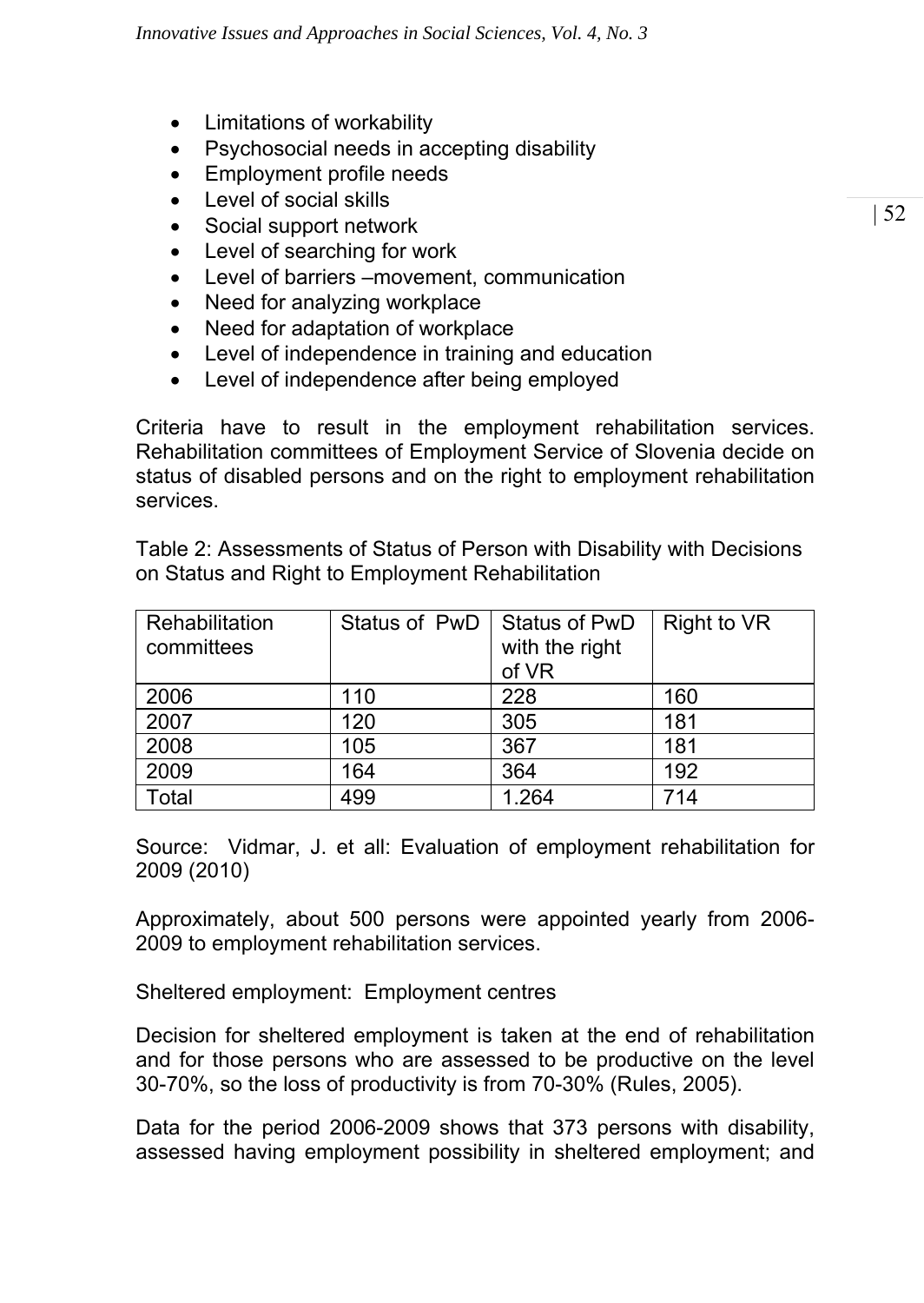63% of them are employed there (Vidmar et al., Evaluation of Employment Centres in 2009 (2010).

Employment centres are business subjects for employing persons with disabilities with decisions for sheltered employment. Minimum possible number of that kind of business is to employ five persons. People without disability can only be employed as supportive staff and management.

In Slovenia, 24 employment centers operated in December 2009, (Vidmar et al., Evaluation of Employment Centres in 2009 (2010).

What was exposed in evaluations of sheltered employment (employment centres):

- There were no financial resources for starting employment centre.
- All employed persons are persons with disability (except management and supported-proffessional staff).
- Management complained, that local community wasn't interested in their work.

Evaluation interviews in the period 2006-2010 with persons with disability in employment centres showed that:

- 90% are satisfied with their work and support they get
- 12% of them think they can do more, but they don't look for new job, because they are satisfied
- They are very happy, if they have celebrations, or other events, so that their routine is broken
- They are satisfied with mentors and management
- In 2009, minimum wage was increasing on the level of Slovenia, so they are very pleased with the salary
- They think they do not need further rehabilitation
- They feel useful and important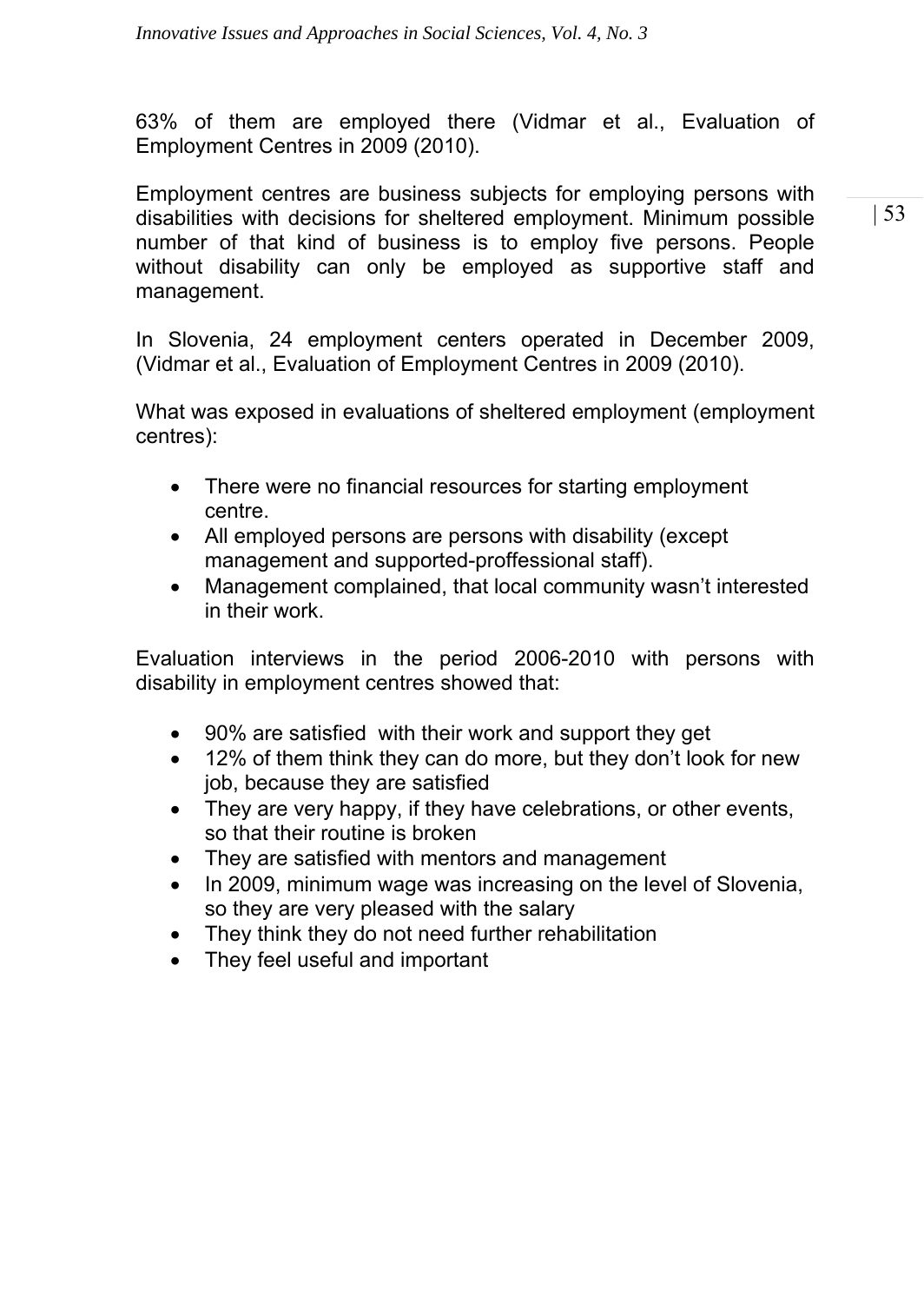

Table 3: Employment centres (EC), in the units of Employment Service of Slovenia

#### **Koper**  2 EC, 13 PwD

Source: (Vidmar et al., Evaluation of Employment Centres in 2009 (2010).

Dinamics of establishing employment centres was not balanced over Slovenia. It was very developed in Maribor region, but regions Trbovlje and Nova Gorica didn't establish any employment centre. No. of persons with disability, with decisions of sheltered employment were there very low: only four persons in Nova Gorica and in Trbovlje one person.

Founders of employment centres were predominantly enterprises for PwD, associations or other persons. They are mainly the part of wider network on disability area, and they combine employment rehabilitation with other programmes for persons with disabilities. Their point of view is, that local community didn't recognise their role and it didn't support them at the beginning and later. They pointed out the view that they need financial resources for investments and starting new programmes.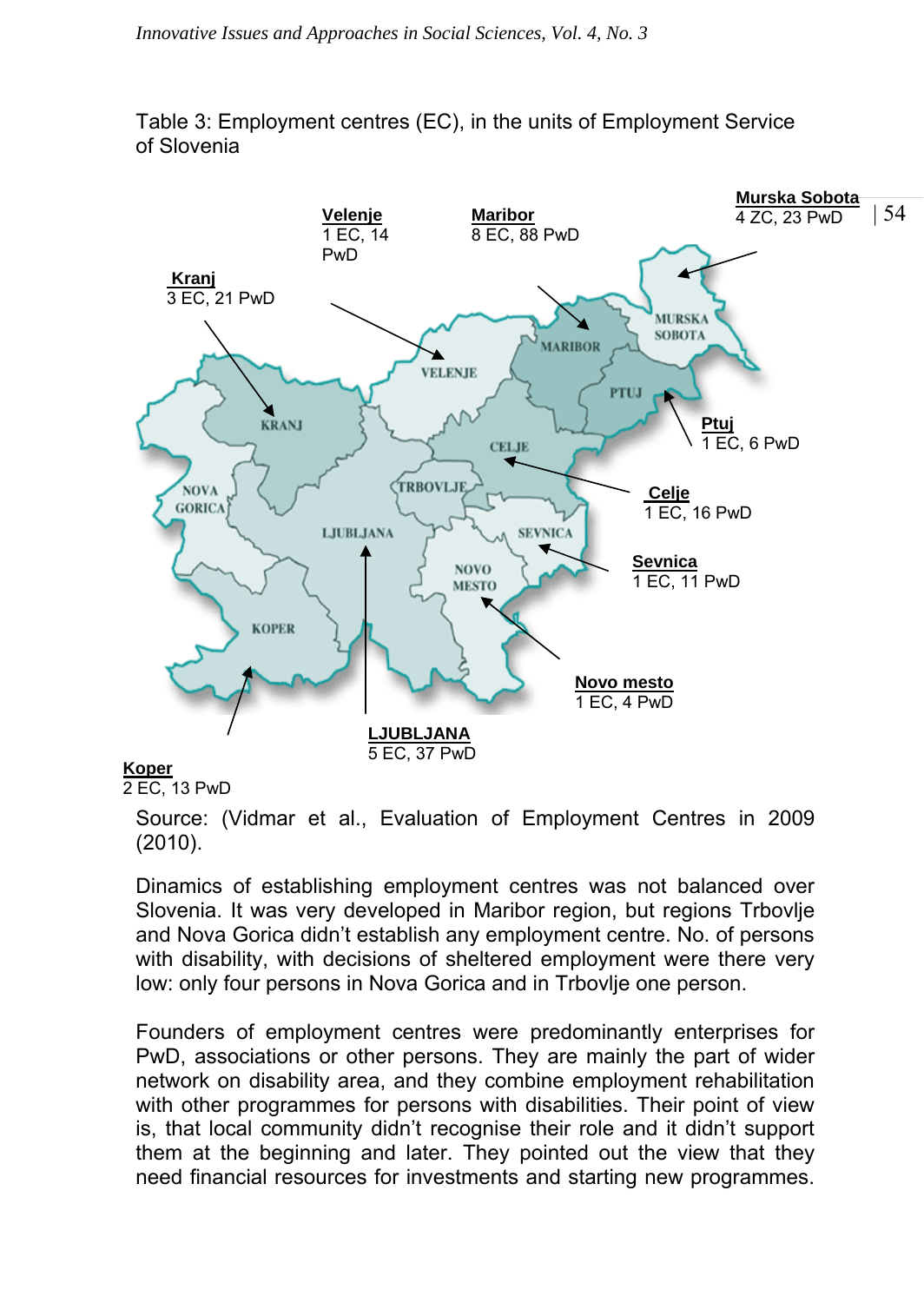They will need also promotion activities. Their programme of work is mainly appropriate for all disabilities.

Persons with disability employed received minimum wage, and additionally they can get benefits for good work.

Employment centres are very much dependent on quota system – they cooperate with businesses, which do not employ enough persons with disability, as an obligation in Slovenian quota system.

So far, they did all survive economic crisis and they have plans for widening theirs programme. In 2012 it is expected more challenging economic situation, not only due to economic crisis, but also connected with changes in legislation concerning state aid regulations.

| Table 4 : Education of employed persons in employment centres |  |  |
|---------------------------------------------------------------|--|--|
|---------------------------------------------------------------|--|--|

|                |           |    | Degree of education |    |    |    |    |     |                |       |
|----------------|-----------|----|---------------------|----|----|----|----|-----|----------------|-------|
|                |           |    |                     | Ш  | IV |    | VI | VII | VIII           | total |
| 31.12.200<br>8 | Pw        | 58 | 36                  | 44 | 32 | 23 | 0  |     |                | 194   |
|                | Sta<br>ff |    |                     |    |    | 16 | 8  | 19  | $\overline{2}$ | 46    |
| 31.12.200<br>9 | Pw        | 62 | 47                  | 64 | 29 | 28 |    |     |                | 233   |
|                | Sta<br>ff |    |                     |    | 6  | 17 |    | 27  | 2              | 59    |

**Source:** (Vidmar et al., Evaluation of Employment Centres in 2009 (2010).

In 2009, there were 233 persons with disability employed in sheltered economy. Their employees had predominantly lower degrees of education.

Table 5: Age structure in Employment Centres

|            | till<br>18 | $18 -$<br>25 | $25 -$<br>30 | $30 -$<br>40 | 40–<br>50 | $50 -$<br>60 | over<br>60 | Total |
|------------|------------|--------------|--------------|--------------|-----------|--------------|------------|-------|
| 31.12.2008 | 0          | 11           | 40           | 77           | 51        | 15           |            | 194   |
| 31.12.2009 |            | 12           | 56           | 88           | 56        | 21           | 0          | 233   |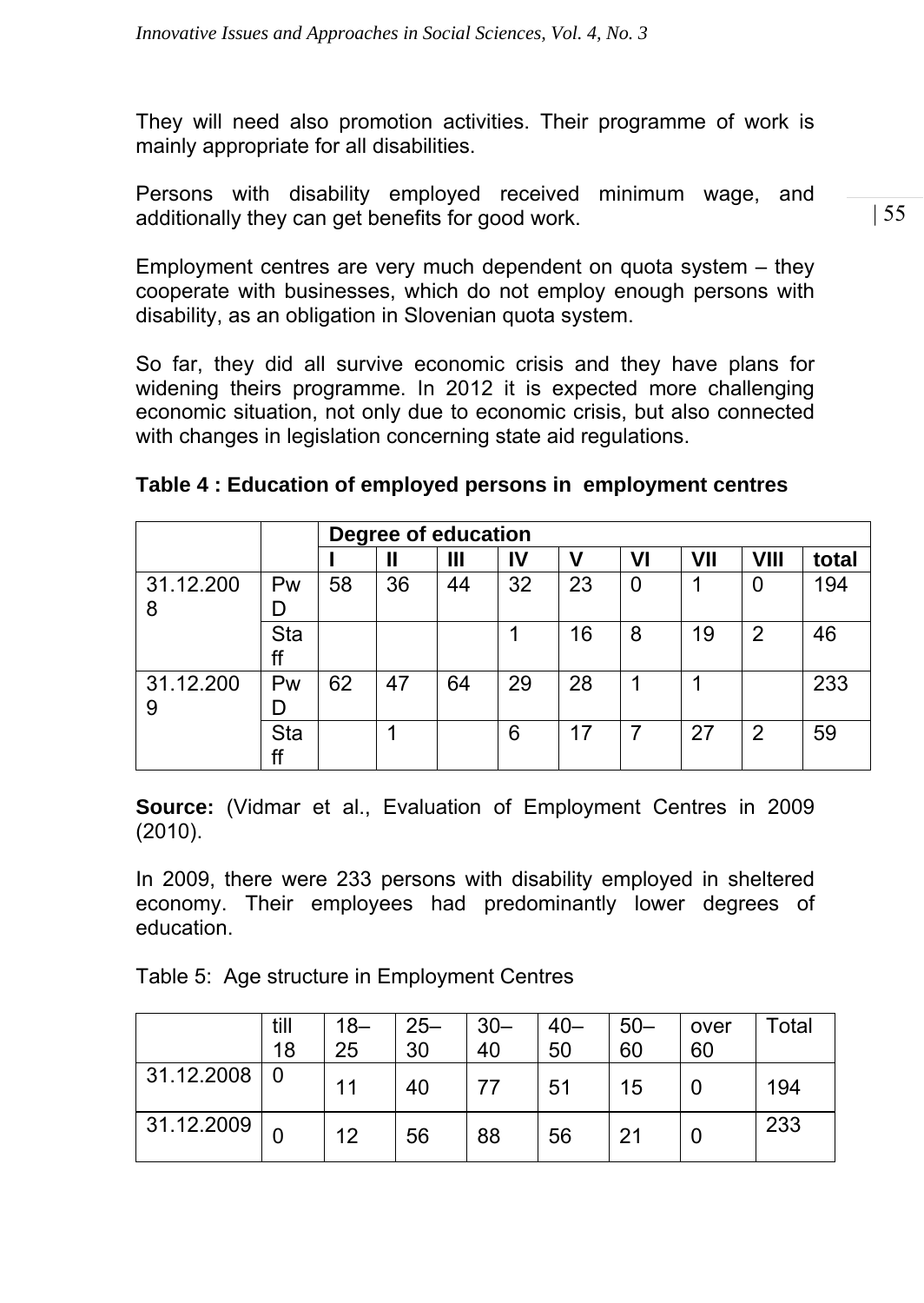Source: (Vidmar et al., Evaluation of Employment Centres in 2009 (2010).

Persons with disabilities of all ages are employed in employment centers. Predominantly are employed persons between the age from 30- 50 years (61,8%), in the age up to 30 years, 29.2% and over 50 years, 9%.

Employment centers are financed through the Ministry of Labour, Family and Social Affairs (33,35% of all resources), from Foundation for Promoting Employment of Persons with Disabilities (12,32%), from subvention for wages (33,36%) and Pension and Disability Insurance Institute (20,72%).

On the level of active resources they earned 62,82% of resources, almost half in quota system contracts (36,40% of active resources).

In 2009, they employed 22,63% PwD more than last year (they employed 43 PwD). Also their incomes were bigger than last year for 23% (4,3 mio euro). Average income per person with disability is 18.406 euro, average cost is 17.873 euro.

Employment centres are non-profit organizations. Their resources could only be spent for costs and improvement of their work.

### **Programmes of social inclusion**

Programmes of social inclusion are intended for persons who due to their disability are not able to work and their intention is to support their working ability. They have to achieve decision from Employment Service of Slovenia. Their workability is assessed lower than 33% comparing persons without disability, disability assessed as complete (96-100%), in accordance with the Act on Employment and Rehabilitation of Persons with Disabilities (Act, 2007).

The first public tender for social inclusion programmes was published in 2006, and it covered all Slovenia, for the period 2006-2010. 21 providers of programme were chosen. Providers at the beginning of the programme had to prepare an agreement for inclusion with person with disability. Programmes are running all year, at least 6 hours per day. Minimum obligation is also at least 6 users and up to 30 users. First programmes started in July 2006. At the end of 2006, we had 11 providers, with 121 users. At the end of 2009, we had 15 providers and 272 users. Persons with decisions reached the number 531. Evaluation noticed big dynamics when users went from one provider to another,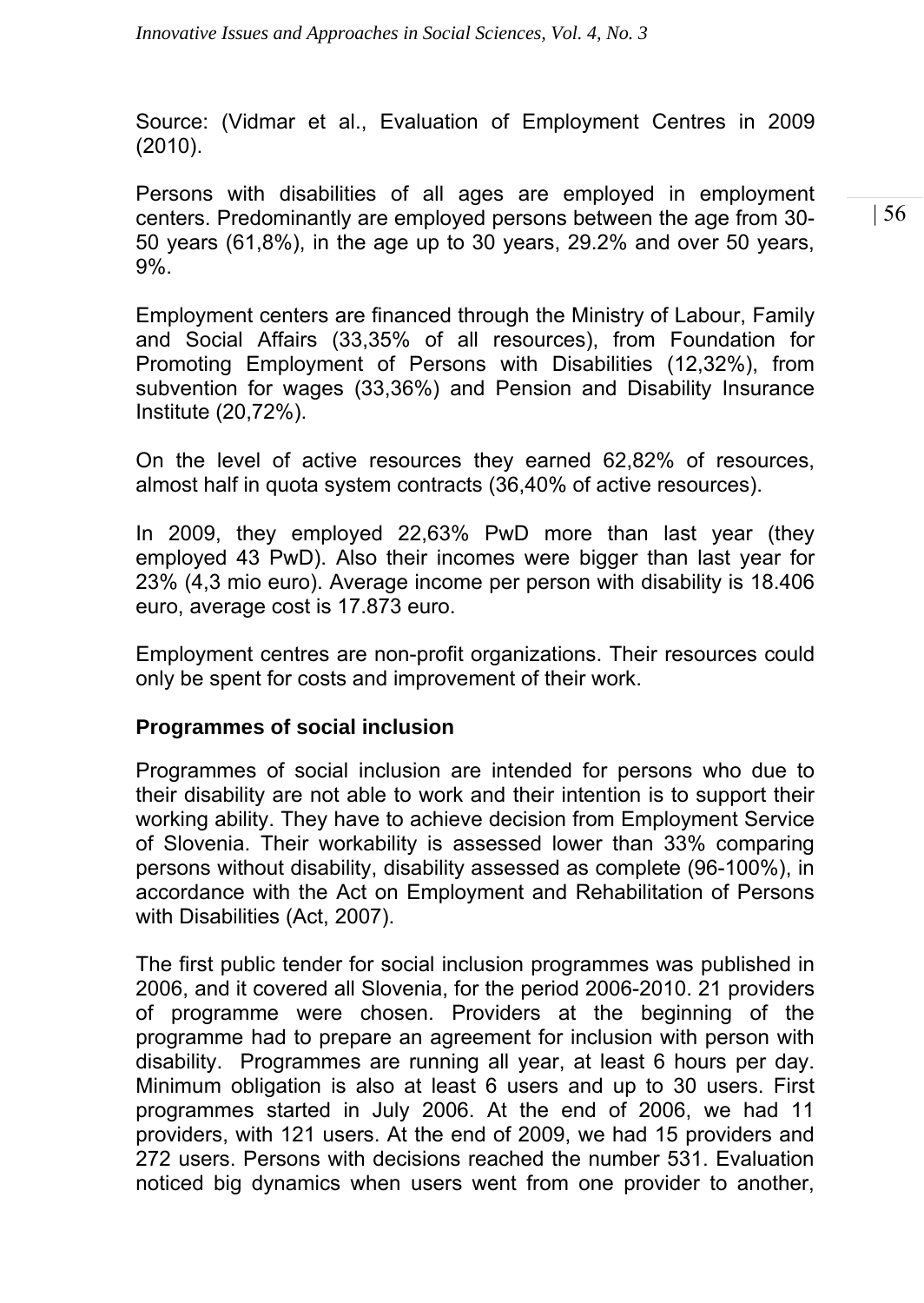and some of them stopped going to the programme (65 persons), 19% of dropouts were found out (Vidmar et al., Evaluation of Social Inclusion Programmes in 2008 (2009).

Table 6: Network of social inclusion programmes, 2009  $\vert 57 \rangle$ Source: Vidmar et al., Evaluation of Social Inclusion Programmes in 2008 (2009)



|           | 2006     | 2007      | 2008      | 2009        | <b>Total 2006</b> |
|-----------|----------|-----------|-----------|-------------|-------------------|
|           |          |           |           |             | to 2009           |
| Costs of  | 147.133€ | 589.134€  | 750.120€  | 1.107.236€  | 2.593.623€        |
| programme | (80%)    | (82%)     | (82%)     | $(82, 4\%)$ | (82%)             |
| Travel    | 36.321€  | 132.079€  | 165.545€  | 236.533€    | 570.478€          |
| costs     | (20%)    | (18%)     | (18%)     | (17,6%)     | (18%)             |
| Total     | 183.454€ | 721.213€  | 915.665€  | 1.343.769€  | 3.164.101€        |
|           | (100%)   | $(100\%)$ | $(100\%)$ | $(100\%)$   | (100%)            |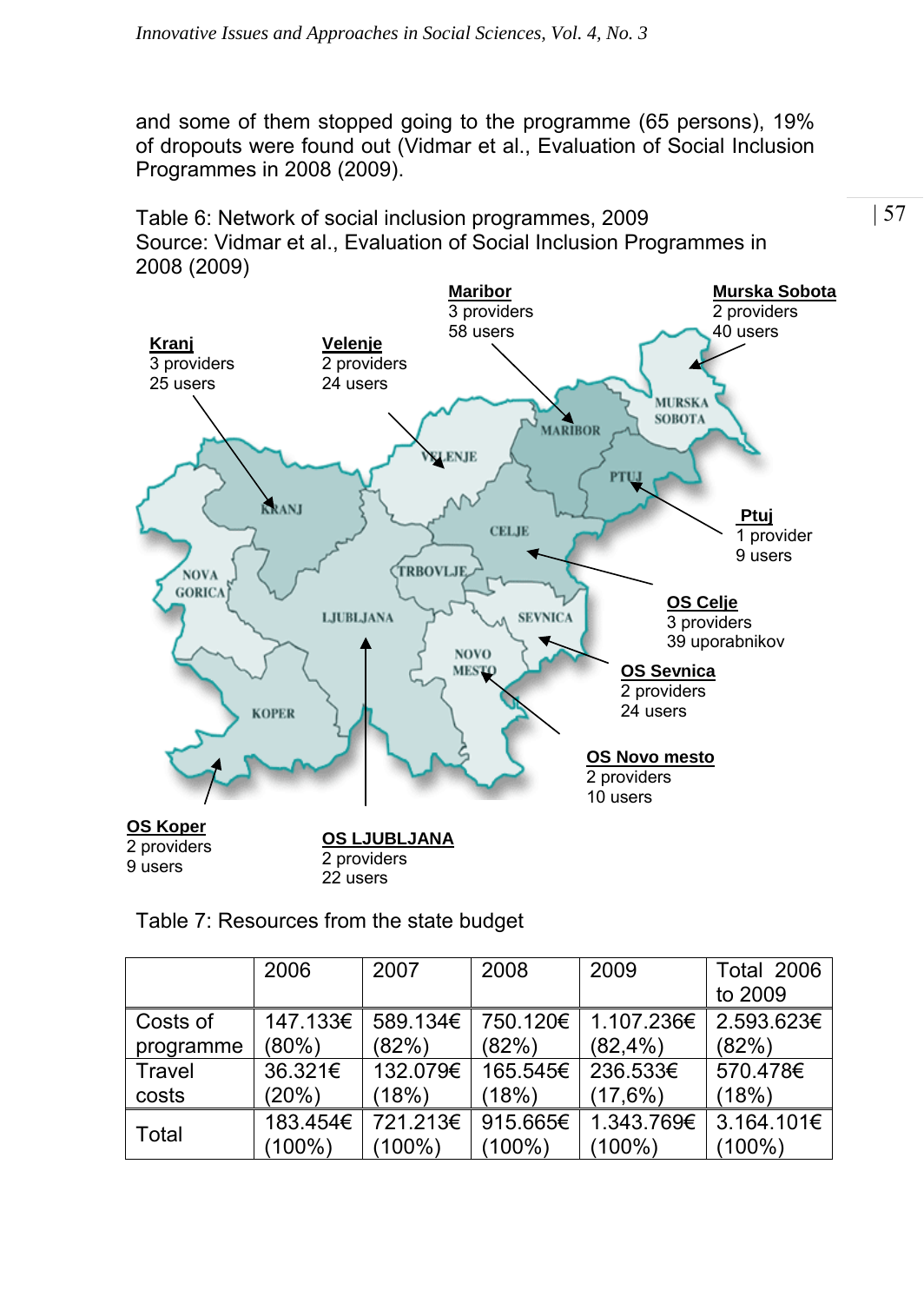Source: Vidmar et al., Evaluation of Social Inclusion Programmes in 2008 (2009)

When programmes started, it was needed to agree with Centres of social work, the right of all users for social aid, not to cut off their social benefits. The benefit for social inclusion is cca 69 euro per month, a person also gets lunch and transfer costs reimbursed. The benefit for social inclusion, given by the provider increased, for almost 50% in average, through the years (from 2006 - to 2010). Additional right is also absence for 20 days and other absence due to the health reasons etc. In case of their changed workability status, person's workability can be reassessed.

| Year  | No. of decisions | No. of included<br>in programme | Percentage<br>of included |
|-------|------------------|---------------------------------|---------------------------|
| 2006  | 165              | 121                             | 73 %                      |
| 2007  | 85               | 39                              | 46 %                      |
| 2008  | 118              | 69                              | 58 %                      |
| 2009  | 163              | 59                              | 36%                       |
| Total | 531              | 277                             | 51 %                      |

Table 8: Comparison: decisions for social inclusion with inclusions

In general, less than 10% of persons with disability, coming to employment rehabilitation programme, got the decision of non able to work. Half of all persons with decisions are included in the programmes. Reasons for dropouts are mainly alternative programme choices.

Economic crisis influenced on programmes. Providers decreased their costs for professional workers, but costs for users were increased. In 2009, it was noticed on the level of regions that programmes cover better the needs of population. What is also important, is the fact, that providers of social inclusion programmes as added value take care of additional activities – social skills, sport activities, creative workshops etc. Contacts with local community were strengthened. Majority of providers give higher benefits as demanded from rules.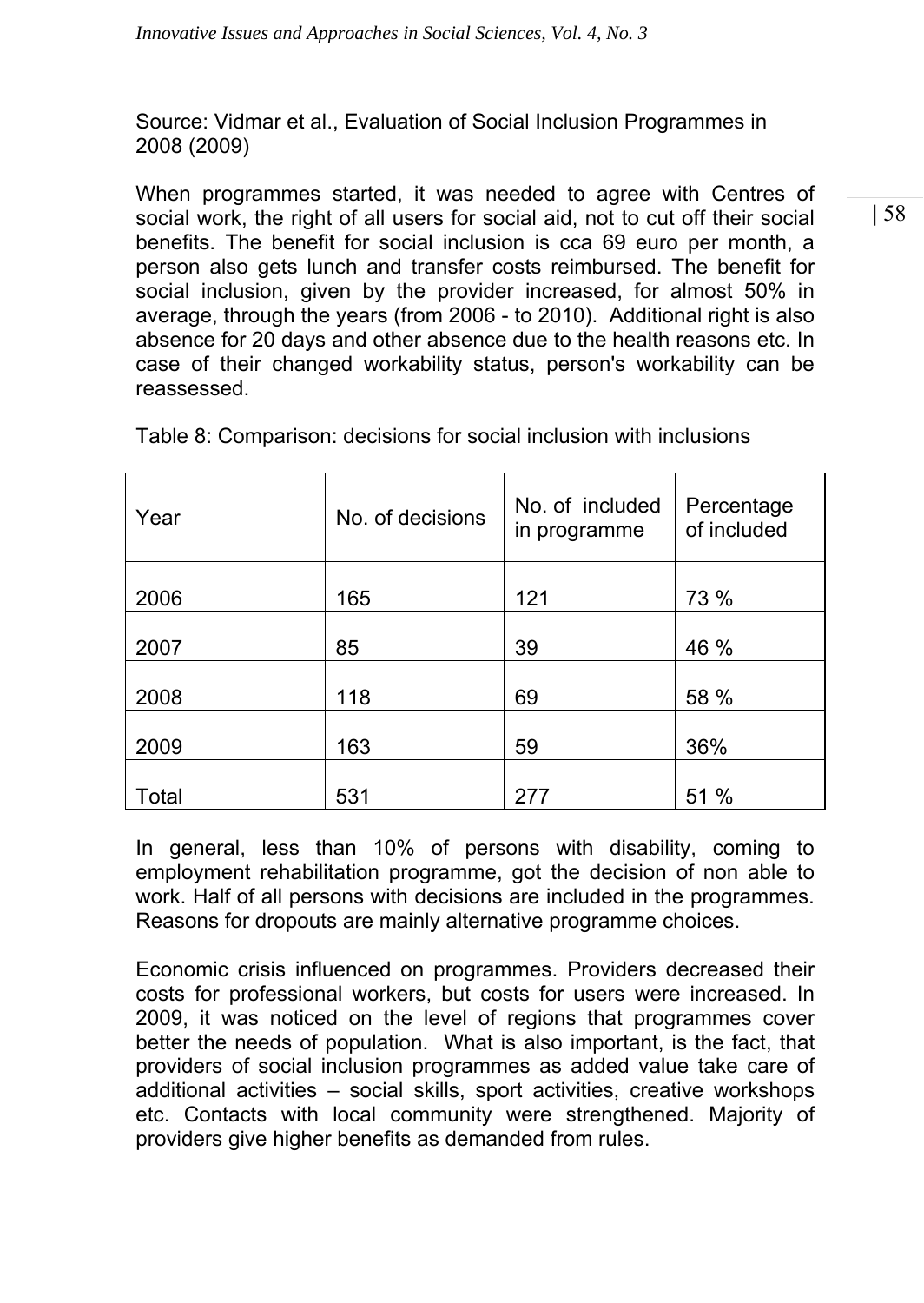## **The beginning of supported employment in Slovenia**

When comparing possibilities for persons with disabilities, the weekest improvement was found out on the supported employment possibility. From 2004, it is possible to get support services for persons with disabilities as supported employment, in accordance with Slovenian act (Act, 2007). Necessary condition is a decision of Employment Service in Slovenia. On the basis of Employment and Rehabilitation of persons with disabilities Act, Slovenian Foundation for promoting employment of person with disabilities, has an obligation for paying supported employment, if person is employed at least for the period of 2 years, and employer fulfils the quota obligation. Support services can be given for max 30 hours per month. So far, such support from the foundation was given only in one case. Other possibility is to get supported employment services from network of providers of employment rehabilitation. In reality, numbers of supported services are very low, if compared with sheltered workshops/employment centres and social inclusion programmes. Reasons are several – there were no pilot projects of supported employment, no job-coaches as profession were raised, long procedures on the foundation were found out, etc.

Support could include expert and technical support, awareness raising activities/information activities, counselling, training, personal assistance, follow-up support at workplace and assessment to person with disability or to employer. Wage subsidy is also possible. Person has to be trained, motivated and having individual support plan. Employer has to be cooperative. These are necessary conditions from basic act on Employment and Rehabilitation for Persons with Disabilities.

| Supported<br>services<br>For period 3-<br>6/2010 | No. of persons | No. of hours | Average of<br>hours per<br>person per<br>month |
|--------------------------------------------------|----------------|--------------|------------------------------------------------|
| March 2010                                       | 11             | 43           | 3,9                                            |
| April 2010                                       | 12             | 25           | 2,0                                            |
| Maj 2010                                         | 13             | 20           | 1,5                                            |
| <b>June 2010</b>                                 | 9              | 51           | 5,6                                            |
| Average per<br>month                             | 11,25          | 37,75        | 3,3                                            |

Table 9: Supported services for persons with disability

Source: Kovač et al., 2010)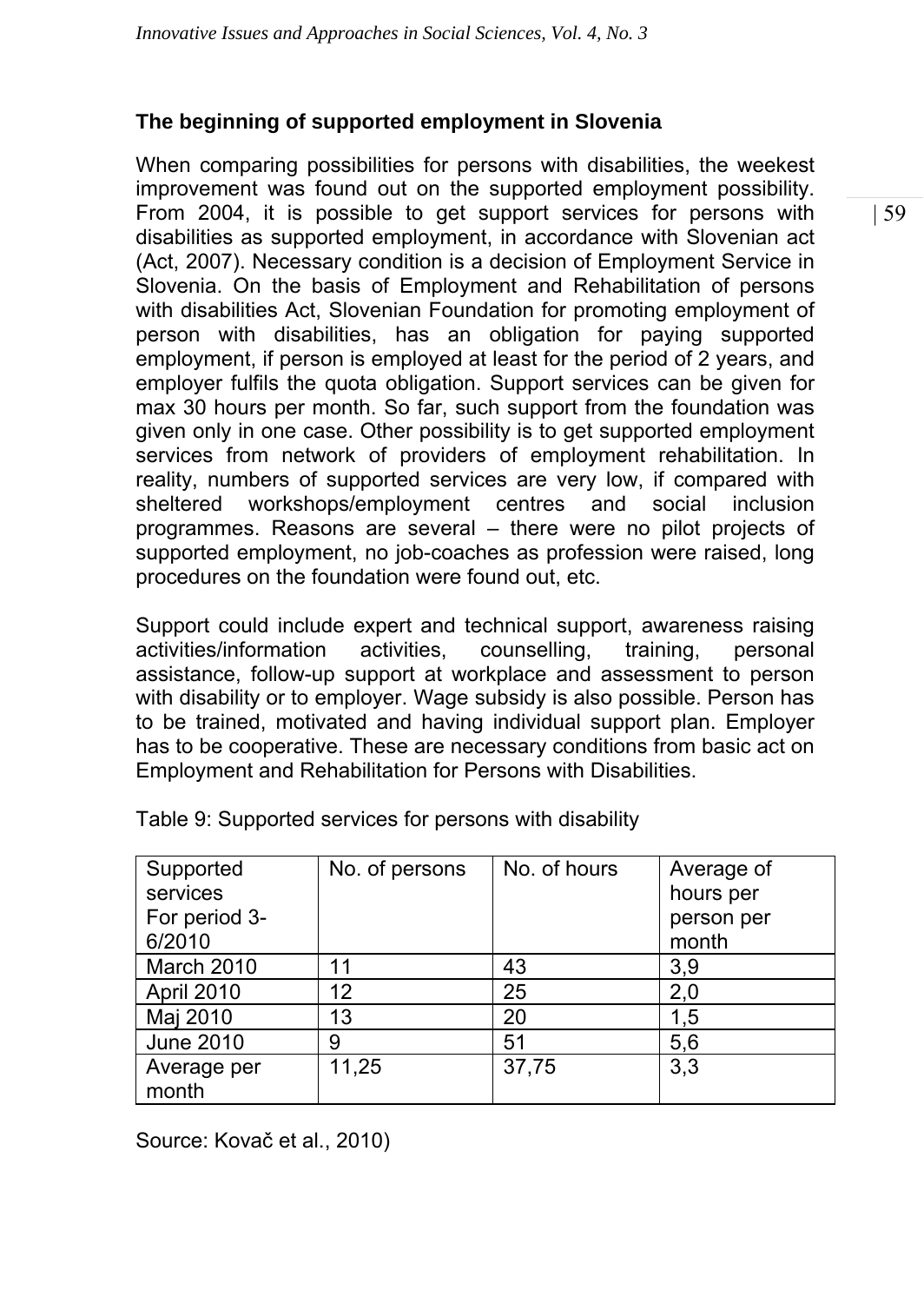Follow up for supported employment services was taken in 2010, from March 2010 to June 2010, on the level of network of providers of employment rehabilitation. The number of persons in this form of support found out was low, yet we know, that till the end of July, 126 persons with disability had decision of supported employment. From all persons with disabilities, who received support, only 9-13 got it, this represents only 7% of elegible persons. More coordinated action of Employment Service of Slovenia and providers of services will be neccessary in the future for better results, if we compare figures with sheltered employment/employment centres and social inclusion programmes.

### **New model of employment rehabilitation network, combining employment rehabilitation providers and services, with standards of services**

Employment rehabilitation is a public service and it covers in a network 14 providers - University rehabilitation institute as a public entity and 13 private entities. Teams of experts have to be chosen on the basis of necessary conditions (university degree, at least 2 years of work experience in disability). Each team has five members, one of them is medical doctor, others are occupational therapists, psychologists, social workers etc. Standardisation of services was made in 2006. Beside that, other neccessary conditions like accessibility, respect of needs, ethical codes, are also respected. Employment rehabilitation follows the object to gain, retain, develop or change work for persons with disabilities on the labour market. Employment rehabilitation is provided through different services, which include:

- Motivating activities
- Employment assessment
- Psychosocial rehabilitation
- Vocational guidance
- Social skills development
- Job finding
- Work place analysis and accommodation
- Training
- Counselling in training and education
- Follow up professional support and supported employment

The network of providers covers all Slovenia territory and was settled as 17 teams, on the level of units of Employment Service of Slovenia, for the 4 year period (2006-2009 and 2010-2013).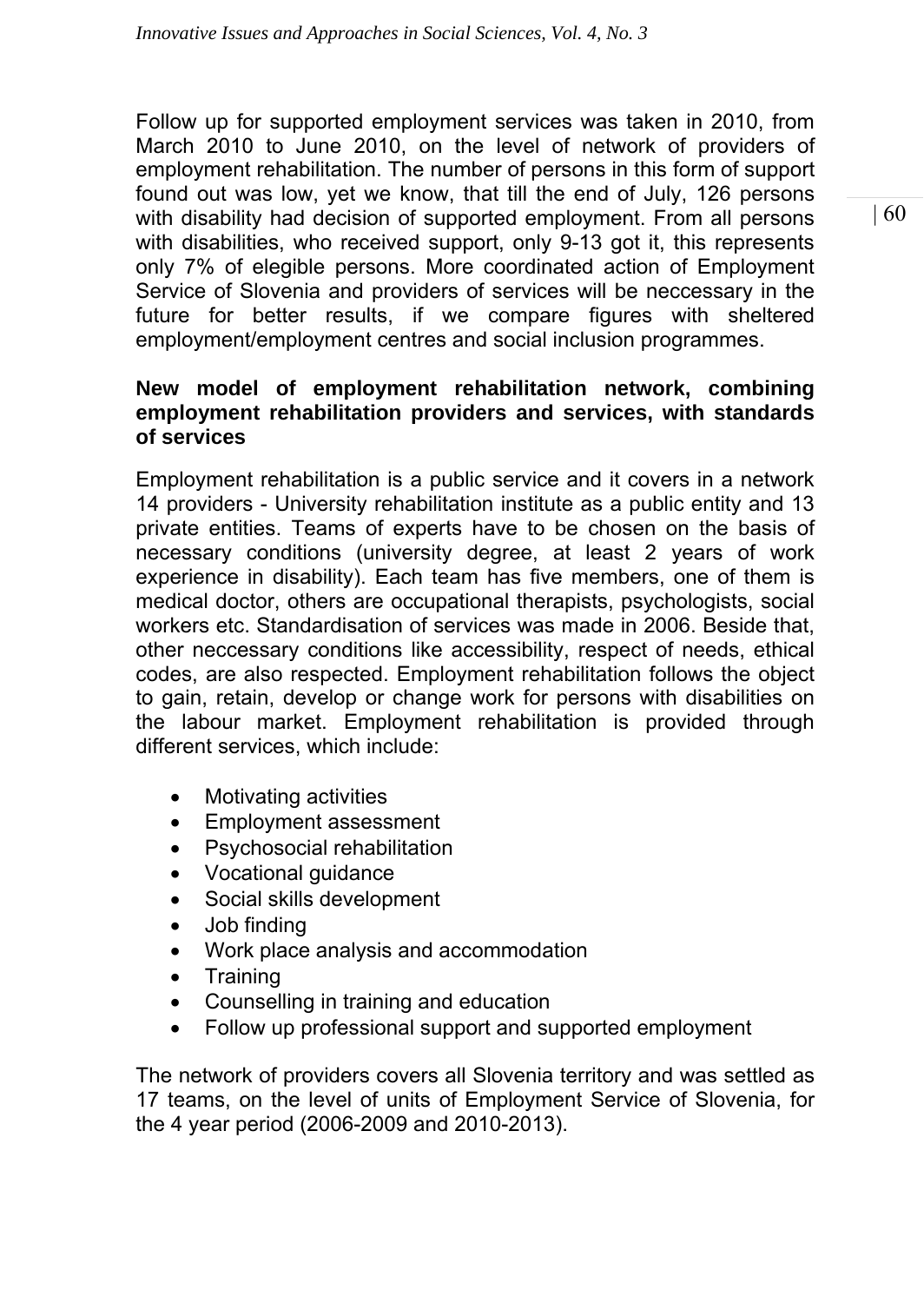System of employment rehabilitation is based on rights oriented and active approach, with person centred planning (individual rehabilitation plan) and working on constant improvement. Every provider also has to create and maintain a network with employers, and also annually report about this cooperation. What is of main importance is that outcomes of employment rehabilitation can be mainstreaming employment, supported employment, sheltered employment or social inclusion, with rules and criteria settled.

Population of persons with disabilities entering in employment rehabilitation, increased. In 2006, there were 885 persons included, in 2007, 1411 persons and in 2008, 1532 persons. Regarding their age structure, we discovered, that over 40% of the population were over 40 years old, with trends of aging in the structure. Education picture shows low education level. Also the level of work experience of persons with disabilities entering employment rehabilitation, in this three years period shows low results from their past work history. What is one of our biggest concerns is the period of unemployment – between 30-42% of population is unemployed more than 5 years. Unemployed less than a year, was only 7-11% of population. Analyse of criteria for rehabilitation discovered, that motivation is an important barrier, and the situation is getting worse year by year. Also we noticed a gap in knowledge and work experience, which they should result in training programmes. Assessment of workability also shows low levels. The need for support is increasing, and it should result in supported employment and sheltered employment. Vocational guidance should also be strengthened, and transition programmes from education to employment should be developed. Analyse of needs also shows increasingly psychosocial needs – coming from mental health problems and personal problems. Level of independence is also low. Outcomes analysis showed that population included in employment rehabilitation in 2007 resulted in employment in two years period in 51% of all cases. But there are big differences between regions. (Vidmar et al., Evaluation of Employment Rehabilitation Services and its Outcomes in 2008 (2009).

## **Conclusion**

Basic questions, which we will have to answer in the future in Slovenia, regarding employment rehabilitation are concentrated on:

- Administration and long-term procedures
- Empty time between procedures
- Connection with other measures Active labour market programmes, Centres for social work, tenders, – do we actually have holistic model and inter-institutional connection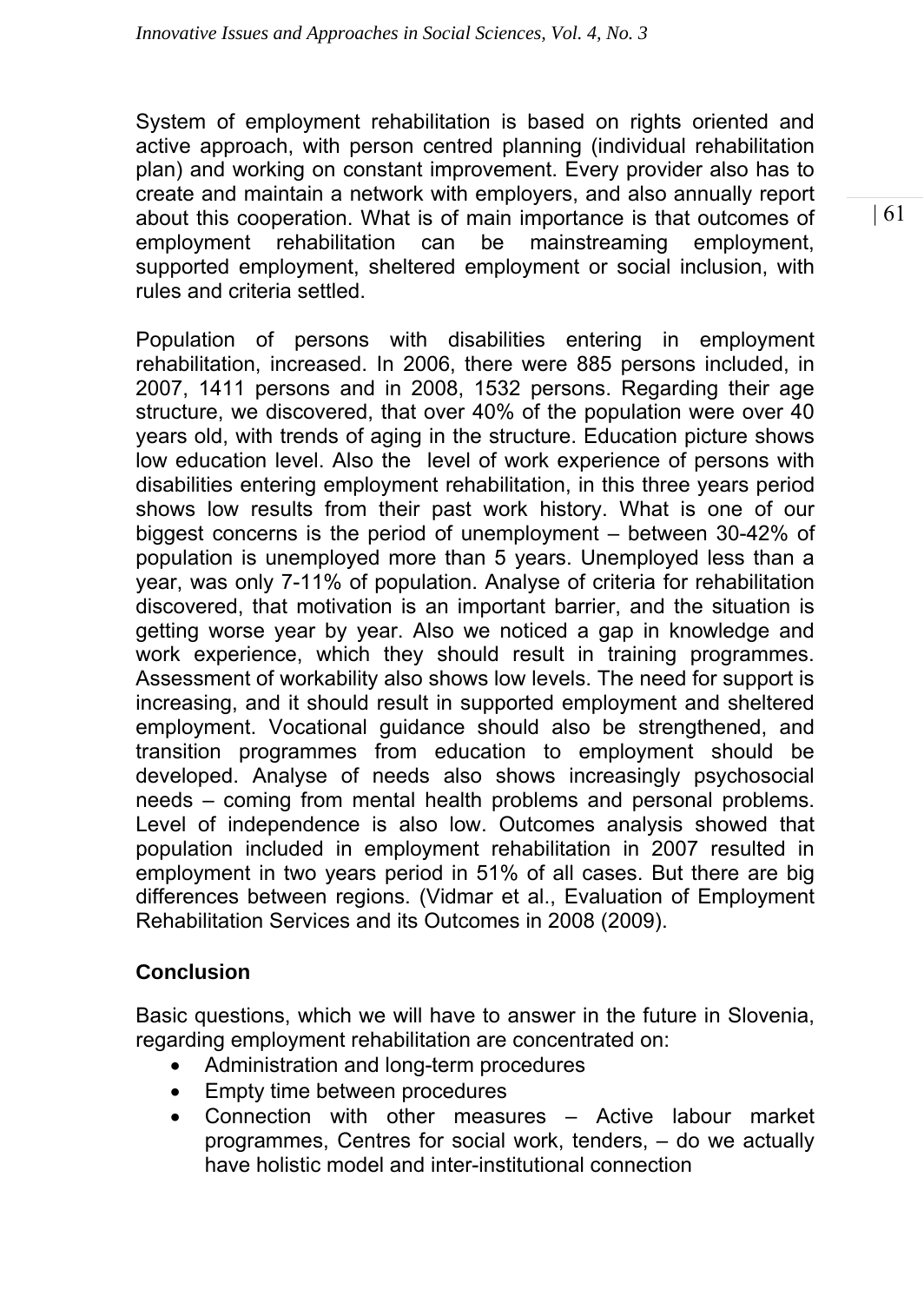- Disability: from disability into ability
- Multidisciplinary team approach
- Do we see right to rehabilitation before right of social transfer
- Are there separations between medical/employment rehabilitation/employment
- Are employers and local community included
- Is education of professional workers and committees guaranteed
- Do we have cost benefit studies
- Do we have analysis of rehabilitation, case studies, evaluations, and other development tasks – evaluations
- Working places: are they organized safe, efficient and so, that negative influences are minimized for the worker with disability
- Do we have measures for retaining workplaces for workers with disability, who are in dismissal procedure
- Do we respect reasonable accommodation as a right of person with disability
- Do we have benefit traps
- Considerable support should be put on supported employment services

## **References**

Act on Employment and Rehabilitation for Persons with Disabilities (2007). Uradni list Republike Slovenije, Uradni list 16/2007, Ljubljana

International Classification of Functioning, Disability and Health (2006). Inštitut za varovanje zdravja Republike Slovenije, Inštitut Republike Slovenije za rehabilitacijo

Kovač L., Čučnik T., Tabaj A., Dolinšek T., Švajger A., Korošec T. (2010). Supported employment and Adjustments of workplaces, Univerzitetni rehabilitacijski inštitut Republike Slovenije – Soča, Ljubljana

Network of Employment Rehabilitation Providers for the Period 2010- 2013 (2009). Ministrstvo za delo, družino in socialne zadeve, Republika Slovenija

- Rules on Criteria and Method for Acquiring Status of Person with Disability, Right of Employment Rehabilitation, Assessment of Employment Possibilities of Persons with Disabilities and Rehabilitation Committees (2005). Uradni list Republike Slovenije, Uradni list 117/2005, Ljubljana
- Vidmar, J., D., Božič J., Kolar Š., Kitek A. Evaluation of Employment Centres in 2008 (2009). Univerzitetni rehabilitacijski inštitut Republike Slovenije – Soča, Ljubljana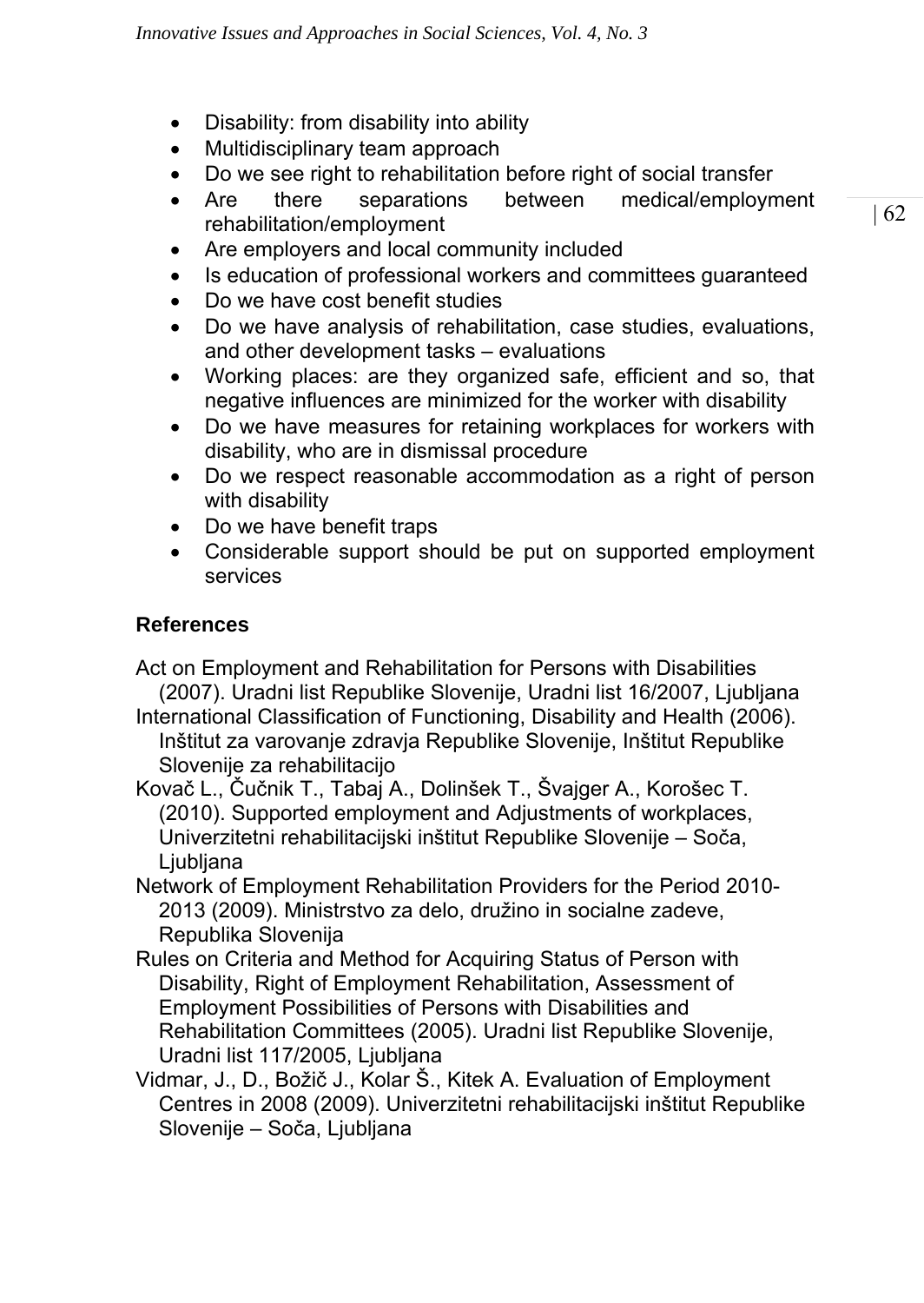- Vidmar, J., Rihter, L. Evaluation of Employment Rehabilitation Services and its Outcomes in 2008 (2009). Univerzitetni rehabilitacijski inštitut Republike Slovenije – Soča, Ljubljana
- Vidmar, J., Juretič, D., Božič J., Kolar Š., Brumnič Smrekar T., Presen D. Evaluation of Employment Centres in 2009 (2010). Univerzitetni rehabilitacijski inštitut Republike Slovenije – Soča, Ljubljana
- Vidmar J., Sužnik A., Bedenik A., Pintarič A., Podbreznik N., Gošnjak E., Kolar Š. Evaluation of Social Inclusion Programmes in 2008 (2009). Univerzitetni rehabilitacijski inštitut Republike Slovenije – Soča, Ljubljana 2009
- Vidmar, J., Kramžar B., Zaviršek M., Toplak, L. Tabaj, A. Evaluation of employment rehabilitation for 2009 (2010) Univerzitetni rehabilitacijski inštitut Republike Slovenije - Soča, Ljubljana